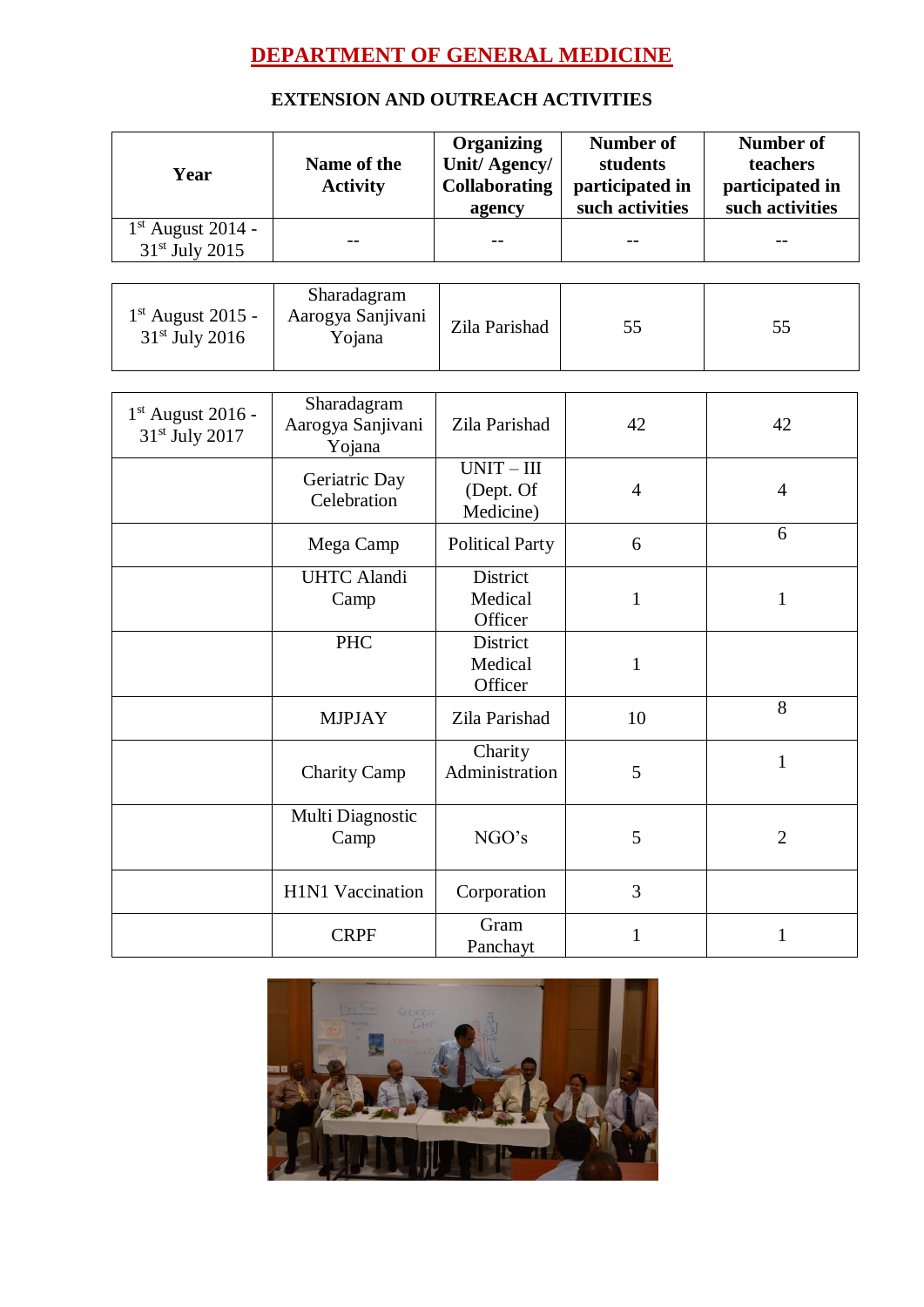| Year                                    | Name of the<br><b>Activity</b>                           | <b>Organizing</b><br>Unit/Agency/<br><b>Collaborating</b><br>agency | Number of<br>students<br>participated in<br>such activities | Number of<br><b>teachers</b><br>participated in<br>such activities |
|-----------------------------------------|----------------------------------------------------------|---------------------------------------------------------------------|-------------------------------------------------------------|--------------------------------------------------------------------|
| $1st$ August 2017 -<br>$31st$ July 2018 | Geriatric camp at<br>old age home at<br>Akurdi June 2017 | $UNIT - III$<br>(Dept. Of<br>Medicine)                              |                                                             |                                                                    |
|                                         | <b>Medical Camp</b>                                      | <b>District Medical</b><br>Officer                                  | 37                                                          |                                                                    |
|                                         | <b>MJPJAY</b>                                            | Zila Parishad                                                       |                                                             |                                                                    |
|                                         | Multi Diagnostic<br>Camp                                 | NGO's                                                               | 65                                                          | 8                                                                  |
|                                         | <b>Rotary Club</b>                                       | NGO's                                                               | $\overline{2}$                                              |                                                                    |



| $1st$ August 2018 -<br>$31st$ July 2019 | Senior Citizen's<br><b>Health Check Up</b><br>amp. | $UNIT - III$<br>(Dept. Of<br>Medicine) |  |  |
|-----------------------------------------|----------------------------------------------------|----------------------------------------|--|--|
|-----------------------------------------|----------------------------------------------------|----------------------------------------|--|--|